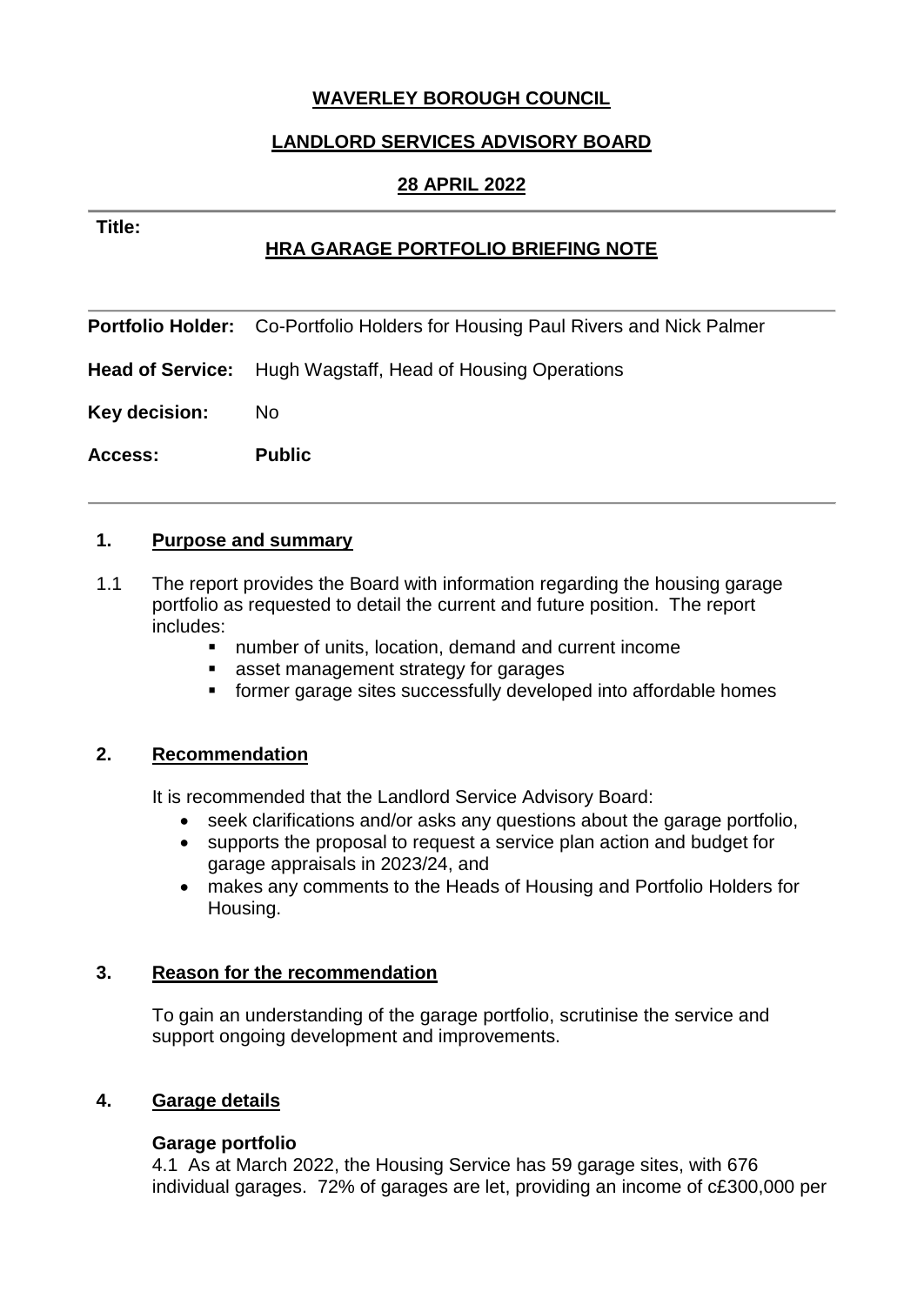annum. Of the 180 empty garages 60% are ready to let and are advertised to rent on the Council website. An advert will also be placed in the next edition of the tenants' newsletter. 40% of the empty garages are awaiting repair or in a very poor condition.

4.2 Annexe One provides a map of garages across the borough. Please note this is indicative only as dated 2018, there have been some small updates.

#### **Asset Management**

4.3 The Housing Asset Management Strategy recognises the number of garages within the housing stock and the Modern Homes Commitment Nine states that Waverley will

*"Create longer term Garage Strategy, which will address challenges for areas of the council as well as identifying opportunities for new homes by December 2022".*

4.4 The current Garage Strategy was developed in 2013/14 and identifies all garage sites and reviewed sites according to occupancy, condition of garages and development potential. Work has progressed on garage improvement works and development in identified areas.

4.5 The Strategic Review of the Housing Revenue Account to commence Spring 2022, will consider the remit of garages between the HRA and the General Fund. Future work to assess the long term future of garages - the liabilities, type of use and opportunities for sale or development of garages will need to be scheduled.

### **Development**

4.6 Waverley have a successful track record of redeveloping garage sites to deliver new affordable homes.

4.7 Twenty one new homes have been provided on former garage sites between 2015 and 2021. Further new homes are due to start of former garage sites in May 2022. A total of 26 homes are due to be developed at the Chiddingfold regeneration scheme which includes a garage site at Pathfields and four homes on and Aarons Hill site.

4.8 Please refer to Annexe Two for photos and further details of homes.

### **Conclusion**

4.9 Garages are rented to tenants and private occupiers. The garage rental income supports the HRA and in some areas eases parking challenges. Work has progressed to redevelop low demand and poor condition sites with the development of new homes. There are future liabilities to maintain the conditions of garages and considerations regarding the use garages and the remit of HRA.

5.0 The provision of garages is not a core housing landlord function and as such has a lower profile than other projects and initiatives. The team recognise the future challenges regarding garages. However the focus in 2022/23 is on responsive repairs delivery and asset management strategy implementation, to